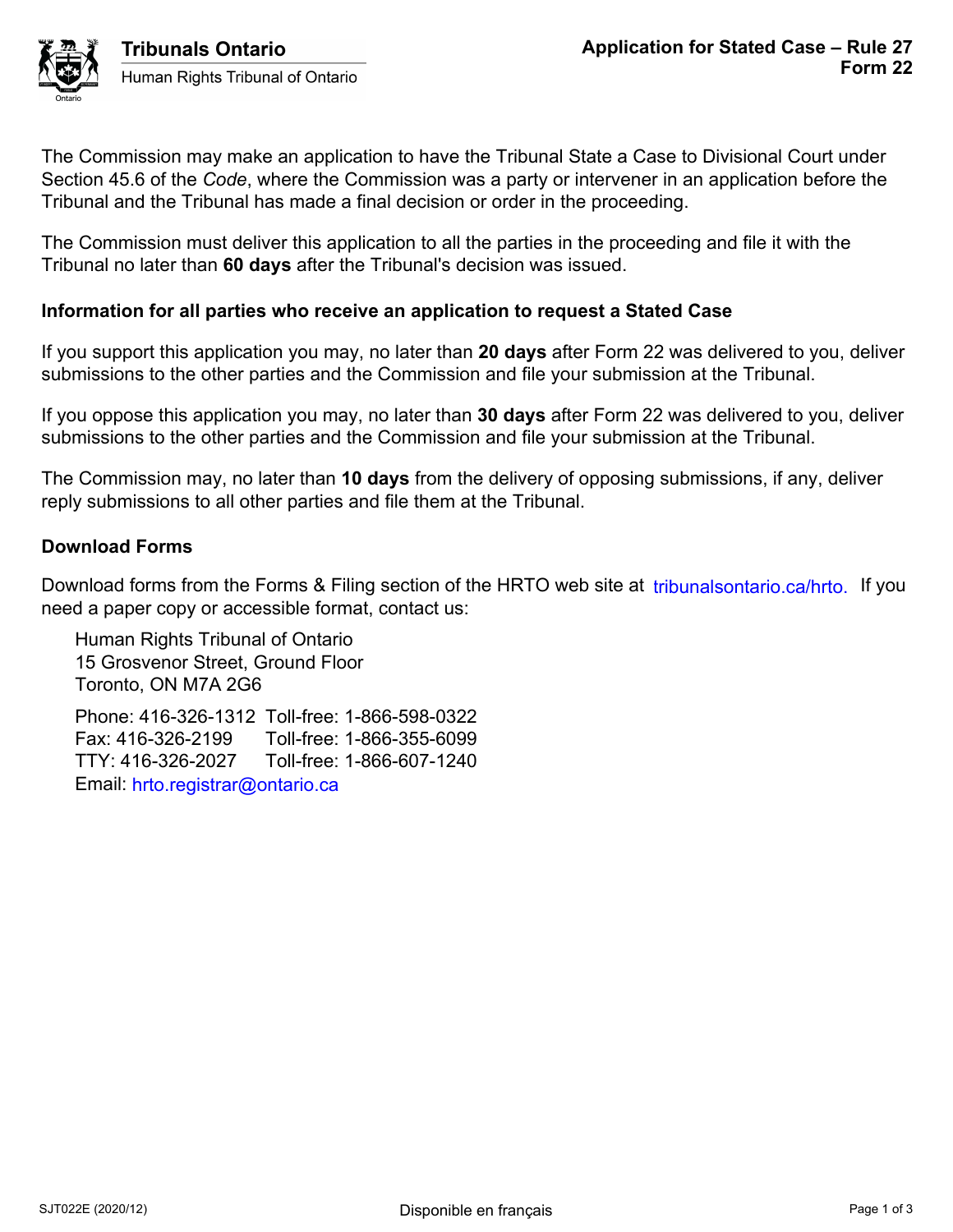

| <b>Application Information</b>                                                                                                                                      |  |          |             |       |                                                     |            |                                                    |  |
|---------------------------------------------------------------------------------------------------------------------------------------------------------------------|--|----------|-------------|-------|-----------------------------------------------------|------------|----------------------------------------------------|--|
| <b>Tribunal File Number:</b>                                                                                                                                        |  |          |             |       |                                                     |            |                                                    |  |
| Name of Applicant:                                                                                                                                                  |  |          |             |       |                                                     |            |                                                    |  |
| Name of Each Respondent:                                                                                                                                            |  |          |             |       |                                                     |            |                                                    |  |
|                                                                                                                                                                     |  |          |             |       |                                                     |            |                                                    |  |
| 1. Contact Information for the Commission                                                                                                                           |  |          |             |       |                                                     |            |                                                    |  |
| Name of Contact Person                                                                                                                                              |  |          |             |       |                                                     |            | LSUC No. (if applicable)                           |  |
| <b>Street Number</b><br><b>Street Name</b>                                                                                                                          |  |          |             |       |                                                     | Apt/Suite  |                                                    |  |
| City/Town                                                                                                                                                           |  | Province | Postal Code | Email |                                                     |            |                                                    |  |
| Cell Phone<br>Daytime Phone                                                                                                                                         |  |          | Fax         |       |                                                     | <b>TTY</b> |                                                    |  |
| What is the best way to send information to you?                                                                                                                    |  |          |             |       | Mail<br>$\left(\begin{array}{c} \end{array}\right)$ | Email      | Fax<br>$\left(\begin{array}{c} \end{array}\right)$ |  |
| (If you check email, you are consenting to the delivery of documents by email.)                                                                                     |  |          |             |       |                                                     |            |                                                    |  |
| 2. Identify the Commission policy, approved under section 30 of the Code, that is the subject of<br>this application.                                               |  |          |             |       |                                                     |            |                                                    |  |
|                                                                                                                                                                     |  |          |             |       |                                                     |            |                                                    |  |
| 3. Include a statement setting out the reasons why the Commission believes that the Tribunal's<br>decision or order is not consistent with the Commission's policy. |  |          |             |       |                                                     |            |                                                    |  |
|                                                                                                                                                                     |  |          |             |       |                                                     |            |                                                    |  |